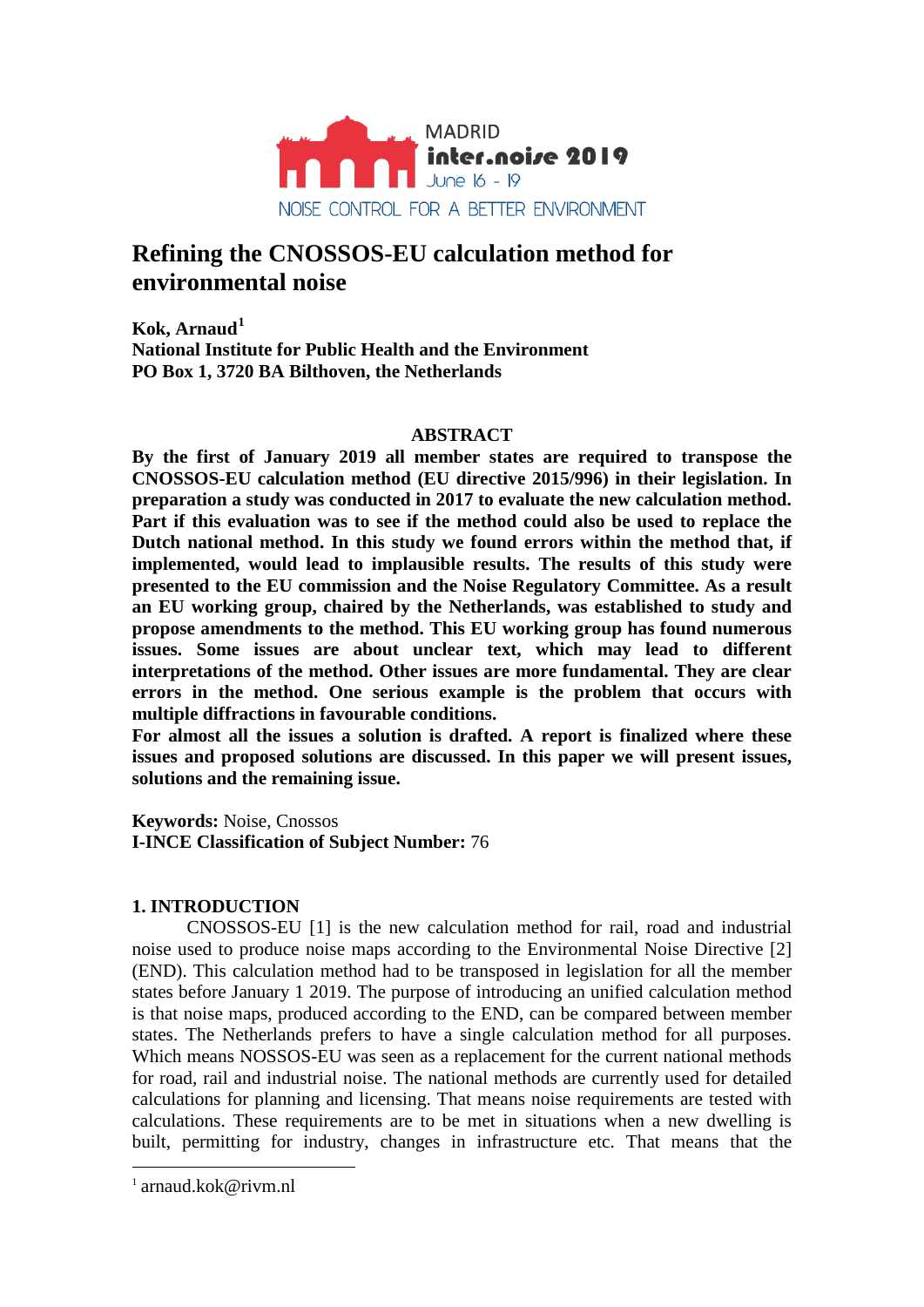requirements are more strict compared to noise mapping. In 2017 RIVM examined if CNOSSOS-EU meets the requirements to use as a national method. We concluded CNOSSOS-EU does not meet these requirements. We also concluded there are even issues that imply the method, in its current form, is unsuited for noise mapping. These conclusions were presented to the Noire Regulatory Committee (NRC) of the EU at the end of 2017.

In 2018 an EU working group, chaired by the Netherlands and mandated by the NRC, was formed to study refinement of CNOSSOS-EU. The group identified all the issues, then categorized these issues and finally proposed solution on how the method can be amended so that these issues are addressed. In this paper we first describe the types of issues found, after some important amendments are discussed. There was one issue for which no solution is drafted yet. This issue will be discussed separately.

# **2. ISSUES IN CNOSSOS-EU**

#### **2.1 Finding and categorizing issues**

At a first meeting of the working group a total of 60 issues were raised. Not all of these issues can be addressed by a modification of the legal text of CNOSSOS-EU. There are issues for example that should be addressed in a (modelling) guideline instead of the legal text. Only those points that could be addressed in the legal text of CNOSSOS-EU were taken under consideration. All other points were mentioned in the final report[3]. We do recommend that a guidance document will be drafted. An example as guidance is a method to determine the percentage of favourable conditions. In that case no differences due to different approaches by member states will occur.

The issues taken under consideration were dived into three categories. The first was an issue concerning unclear text, the second was an issue concerning an error in the method and the third was an issue where the method could be improved. In the next sections a few examples are presented. In the final report [3] a complete overview is presented.

#### **2.2 Modified heights with ground attenuation**

In some cases, the actual text is not clear; the result is that different people can interpret the method in different ways. These different interpretations can lead to different results. This became clear when a software implementation of CNOSSOS-EU gave different results compared to the implementation published on the EU website.

In CNOSSOS-EU the source and receiver height are modified when calculating ground attenuation in favourable conditions: "*In the equation of A<sub>ground, H</sub>, the heights*  $z_s$  *and*  $z_{sr}$  *are replaced by*  $z_s + \delta z_t + \delta z_t$  *and*  $z_r + \delta z_t + \delta z_t$  *respectively* <sup>"[4]</sup>*.* There was some discussion if these modified heights should also be used when determining the lower bound of the ground attenuation as shown in equation 1.

$$
A_{ground,F,min} = \begin{cases} -3\left(1 - \overline{G_m}\right) & \text{if } d_p \le 30(z_s + z_r) \\ -3\left(1 - \overline{G_m}\right) * \left(1 + 2\left(1 - \frac{30(z_s + z_r)}{d_p}\right)\right) & \text{otherwise} \end{cases} \tag{1}
$$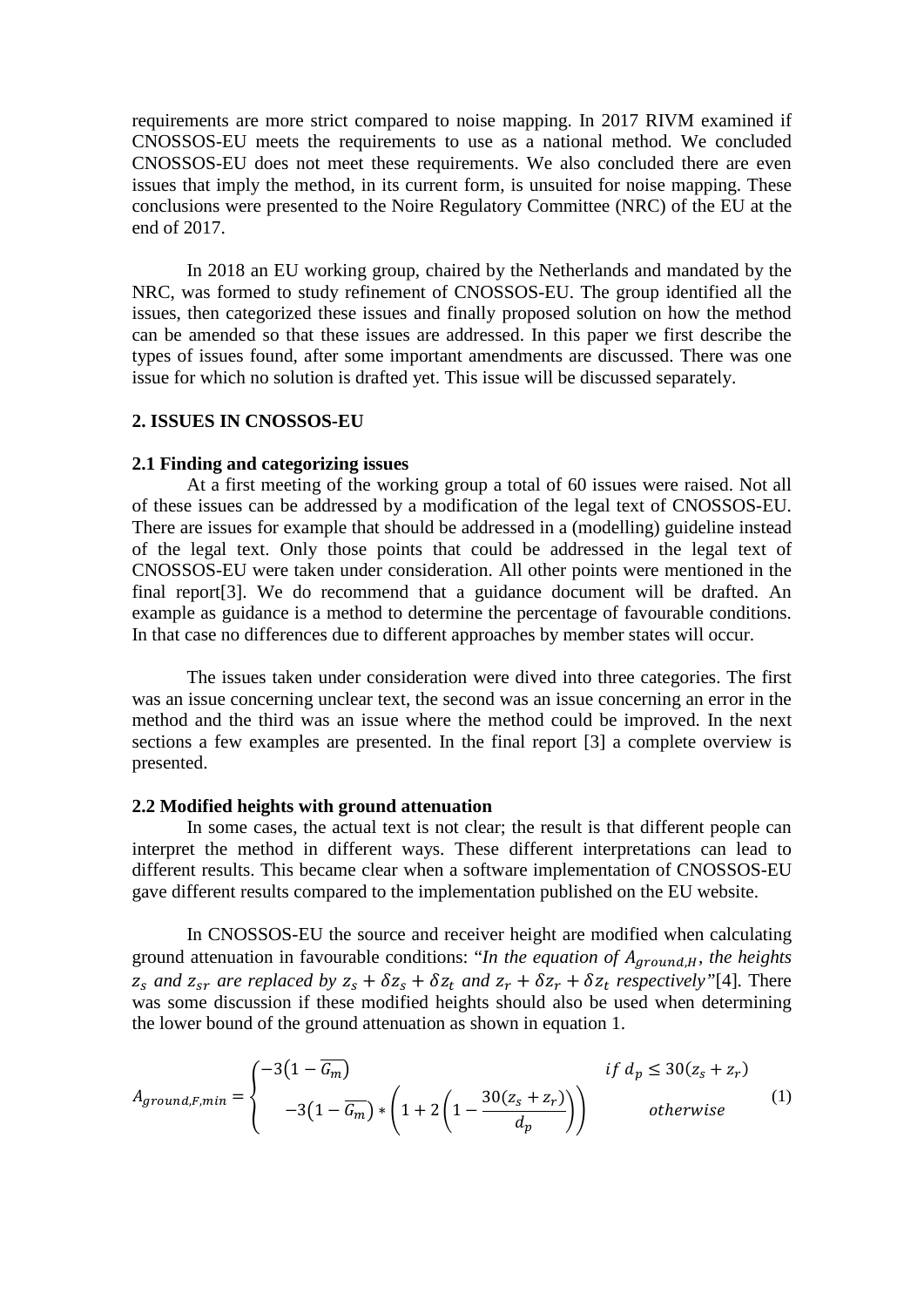Is some cases the difference is significant:



*Figure 1: Difference between ground effect in case of use of either modified or unmodified heights in case of reflective Surface, source height 0.05 meter, receiver 4 meters and distance 300 meters*

In communication with different experts, it became clear that no modified heights should be used in the formula for the lower bound of ground attenuation. The CNOSSOS-EU code on the EU website contains an error. The working group has decided to propose a simple amendment to clarify this point.

#### **2.3 Source/receiver below the mean plane**

A second example is that heights of source and receiver are determined is relation to the mean ground plane. If this equivalent height becomes negative (the point lies below the mean ground plane) a null height is retained. It should be clear that in the calculation of diffraction these null heights are not be used. The path length differences stays valid without changing the coordinates of the source or the receiver.

Other issues were minor, but relevant. Examples were missing units (km/h of m/s) or obvious incorrect headers in tables.

#### **2.4 Rayleigh Criterion**

In the CNOSSOS-EU calculation method there is a difference between a model that might include diffraction and one that does not. The CNOSSOS-EU text states that:

*"As a general rule, the diffraction shall be studied at the top of each obstacle located on the propagation path. If the path passes 'high enough' over the diffraction edge, Adif = 0 can be set and a direct view calculated, in particular by evaluating Aground.*

*In practice, for each frequency band centre frequency, the path difference δ is compared with the quantity -λ / 20. If an obstacle does not produce diffraction, this for instance being determined according to Rayleigh's criterion, there is no need to calculate*  $A_{dif}$  *for the frequency band considered. In other words,*  $A_{dif} = 0$  *in this case. Otherwise, Adif is calculated as described in the remainder of this part. This rule applies*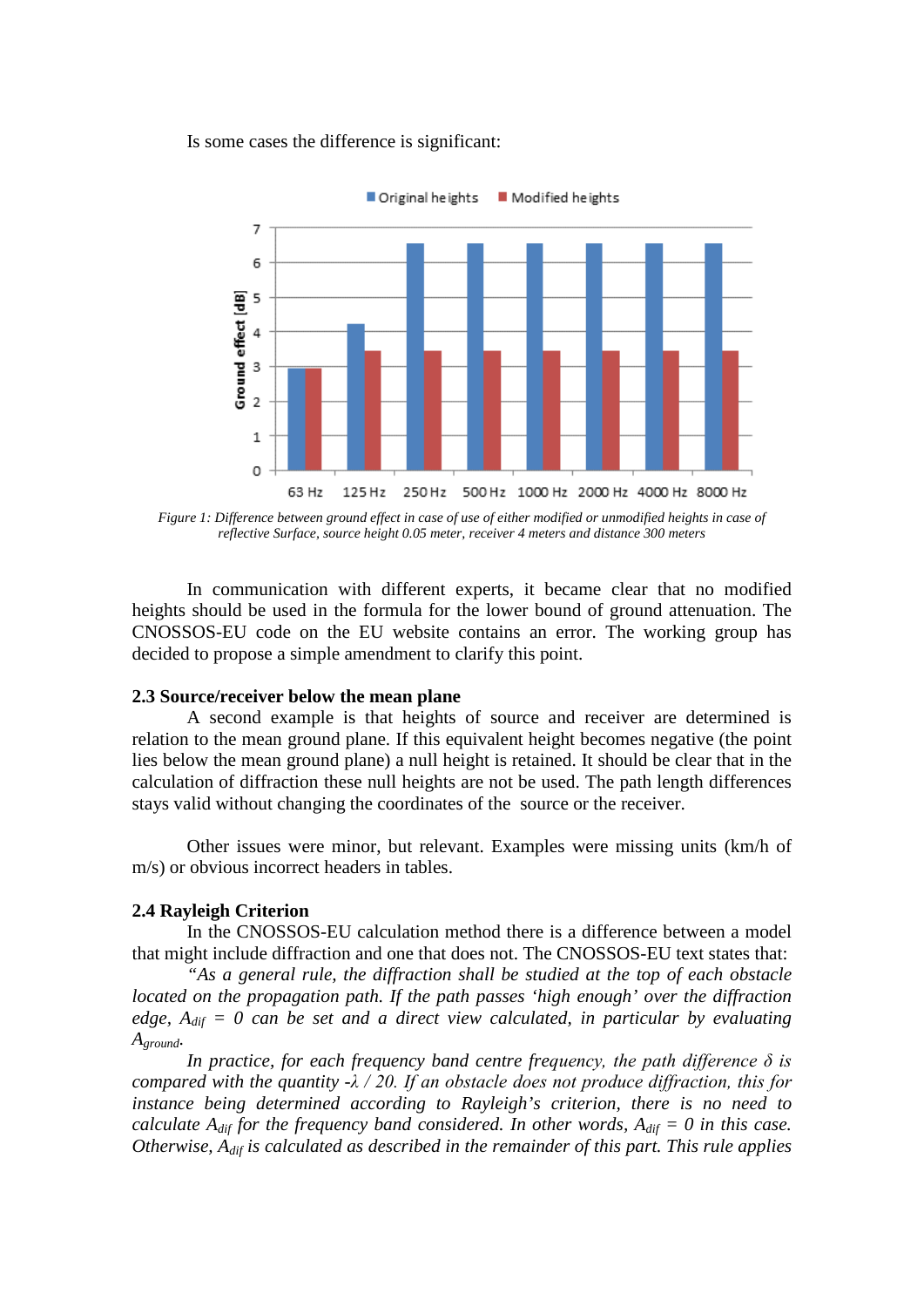# *in both homogeneous and favourable conditions, for both single and multiple diffraction*."

The text suggests that if either the Rayleigh criterion is fulfilled or if the path passes high enough over the diffraction edge the situation should be considered as if there is no diffraction point. One of the issues is that the determination of the Rayleigh criterion is not defined. This is relevant because ground attenuation calculated with or without a diffraction point is different, even if there is no diffraction. An example of the result of possible approaches is shown below:



*Figure 2: Example of a relatively flat model with source (S) height 0.05 meter, receiver (R) height 4 meters and a slight barrier of 0.1 meter height. The left 5 meters is a reflective surface and the right thirty meters is an absorbing Surface.*

In the cases above we first consider the case presented in CNOSSOS-EU, the path difference  $\delta$  is larger than the quantity  $-\lambda/20$ . In table 1 these values are compared for each octave band.

*Table 1: Comparison of path length difference and the quantity -λ / 20 for the example shown in figure 2.*

| Frequency     | 63 Hz    | $125$ Hz | 250 Hz     | 500 Hz   | 1000 Hz  | 2000 Hz  | 4000 Hz  | 8000 Hz  |
|---------------|----------|----------|------------|----------|----------|----------|----------|----------|
|               | $-0.031$ | $-0.031$ | $-0.031$   | $-0.031$ | $-0.031$ | $-0.031$ | $-0.031$ | $-0.031$ |
| $-\lambda/20$ | $-0.270$ | $-0.136$ | $-0.068$   | $-0.034$ | $-0.017$ | $-0.009$ | $-0.004$ | $-0.002$ |
| $-\lambda/20$ | Yes.     | Yes      | <b>Yes</b> | Yes.     | No       | No       | No       | No       |

Form table 1 it is clear that with such al low source a diffraction edge will always occur no matter how small the artefact in a model. The difference is attenuation is significant. In the case only a ground model with no diffraction is considered the ground attenuation is determined by  $A_{ground}$ . When a (potential) diffracting edge (O) is considered the ground attenuation is taken into account in the diffraction term  $\Delta_{diff(S,R)} + \Delta_{ground(S,O)} + \Delta_{ground(O_n,R)}$ . The most important difference is the separation of a ground attenuation between source and diffraction edge and between diffraction edge and receiver.

*Table 2: Attenuation in the case example 1 is considered as flat or with diffraction*

| Frequency         | 63 Hz   | 125 Hz  | 250 Hz  | 500 Hz  | 1000 Hz | 2000 Hz | 4000 Hz | 8000 Hz |
|-------------------|---------|---------|---------|---------|---------|---------|---------|---------|
| Flat              | $-2.26$ | $-2.26$ | $-2.26$ | $-2.26$ | $-2.26$ | $-2.26$ | $-2.26$ | $-2.26$ |
| Diffracted        | .46     |         | 0.38    | $-1.75$ | $-3.00$ | $-2.58$ | $-3.00$ | $-3.00$ |
| <b>Difference</b> | 3.72    | 3.39    | 2.64    |         | $-0.74$ | $-0.32$ | $-.074$ | $-0.74$ |

Table 2 shows that a minute elevation in terrain can lead significant different calculation results. So a second criterion is necessary: the Rayleigh Criterion. In this case we sum the (negative) path length difference as calculate above with the (positive) path length difference (*δ\* )* calculated with a mirror receiver and mirror source but with the same diffracting edge. If the sun is larger than  $\lambda / 4$  the Rayleigh criterion is fulfilled and the ground is not considered to be flat. As in table 1 we show these results.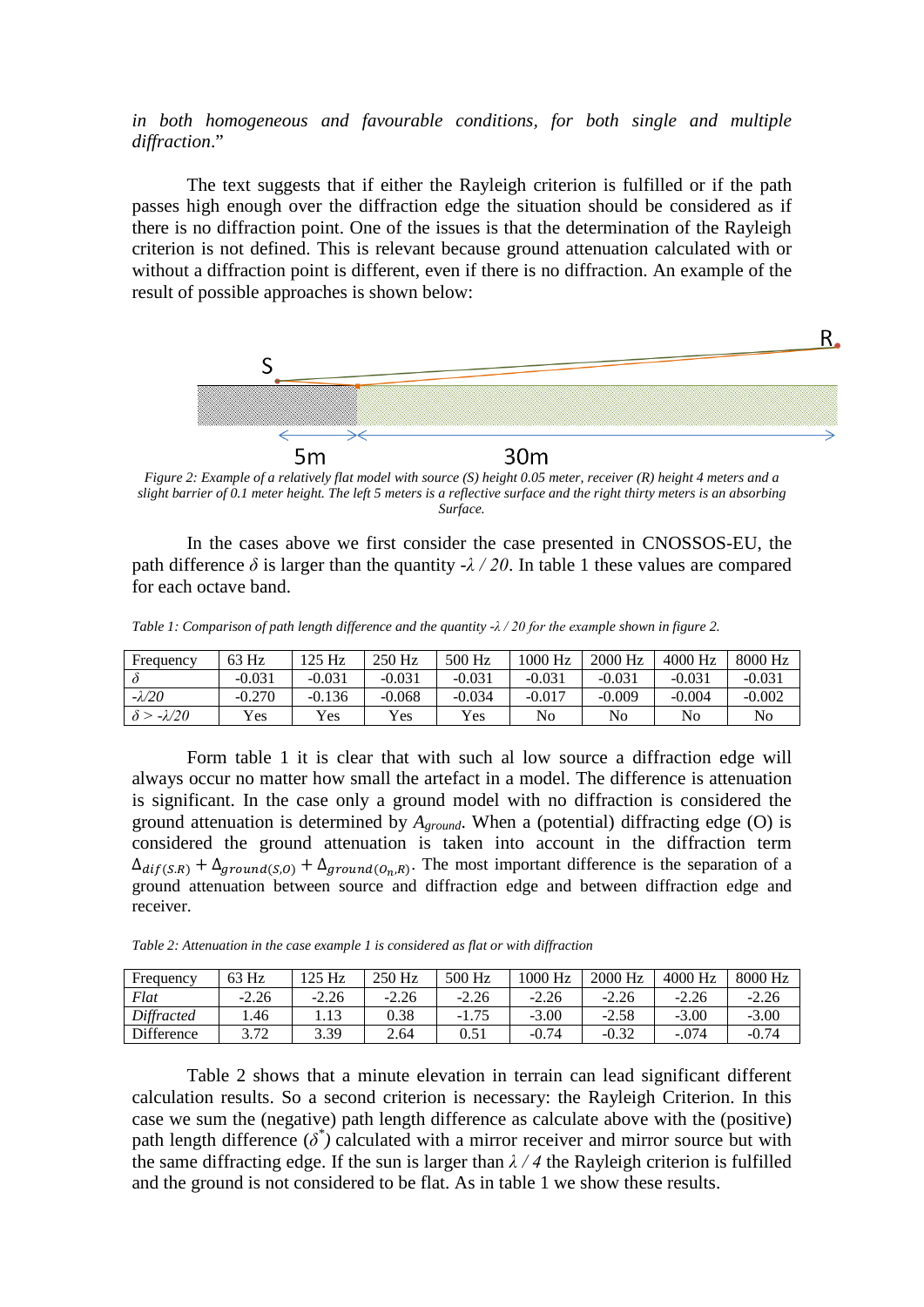*Table 3: Test of Rayleigh criterion for the example shown in figure 2.*

| Frequency                      | 63 Hz | 125 Hz | 250 Hz | 500 Hz | 1000 Hz | 2000 Hz | 4000 Hz | 8000 Hz |
|--------------------------------|-------|--------|--------|--------|---------|---------|---------|---------|
| $\overline{\delta^+} \delta^*$ | 0.003 | 0.003  | 0.003  | 0.003  | 0.003   | 0.003   | 0.003   | 0.003   |
| $\lambda/4$                    | .349  | 0.680  | 0.034  | 0.017  | 0.009   | 0.004   | 0.002   | 0.0011  |
| Rayleigh                       | No    | No     | No     | No     | No      | No      | Yes     | Yes     |
| fulfilled?                     |       |        |        |        |         |         |         |         |

In table 3 we show that the Rayleigh criterion triggers at high frequencies while in table 1 the low frequencies were triggered. One might conclude that only if both the Rayleigh criterion is fulfilled and the comparison with *-λ / 20* diffraction should be taken into account. Another example however shows that this may not be the case.



*Figure 3: Example[5] of an elevated road (bridge) with source (S) height 0.05 meter, receiver (R)height 4 meters. The left 5 meters is a reflective surface and the right thirty meters is an absorbing Surface. The dashed line is the mean plane. Also shown are image source and receiver relative to the mean plan.*

In this case results of the test of the criteria are:

|  | Table 4: Test of criteria for the example shown in figure 3. |  |  |  |
|--|--------------------------------------------------------------|--|--|--|
|  |                                                              |  |  |  |

| Frequency     | 63 Hz          | 125 Hz | 250 Hz     | 500 Hz | 1000 Hz | 2000 Hz    | 4000 Hz | 8000 Hz |
|---------------|----------------|--------|------------|--------|---------|------------|---------|---------|
| $-\lambda/20$ | Yes            | Yes    | <b>Yes</b> | Yes    | No      | No         | No      | No      |
| Rayleigh      | N <sub>0</sub> | Yes    | Yes        | Yes    | Yes     | <b>Yes</b> | Yes     | Yes     |
| fulfilled?    |                |        |            |        |         |            |         |         |

In this case there is a similar condition to see if a sound ray goes high enough over a diffraction point as in the previous example. The Rayleigh criterion however shows a much larger difference.

Two possibilities were proposed within the working group. The first possibility is: Both  $\delta$  >  $-\frac{\lambda}{20}$  and the Rayleigh criterion need to be fulfilled for diffraction to possibly occur. The second possibility is: Only the Rayleigh criterion is used. As mentioned before the main difference occurs due to the way the ground attenuation is taken into account.

## **2.5 Multiple diffractions in favourable conditions**

One of the main point that got attention was an error that can occur in case of more than one diffraction point in favourable conditions. Because of this error more screens or diffraction points can result in less attenuation and higher noise levels. The cause for the error is that straight lines are used to determine diffraction points while the propagation follows curved lines. The effect is shown in the figure 4.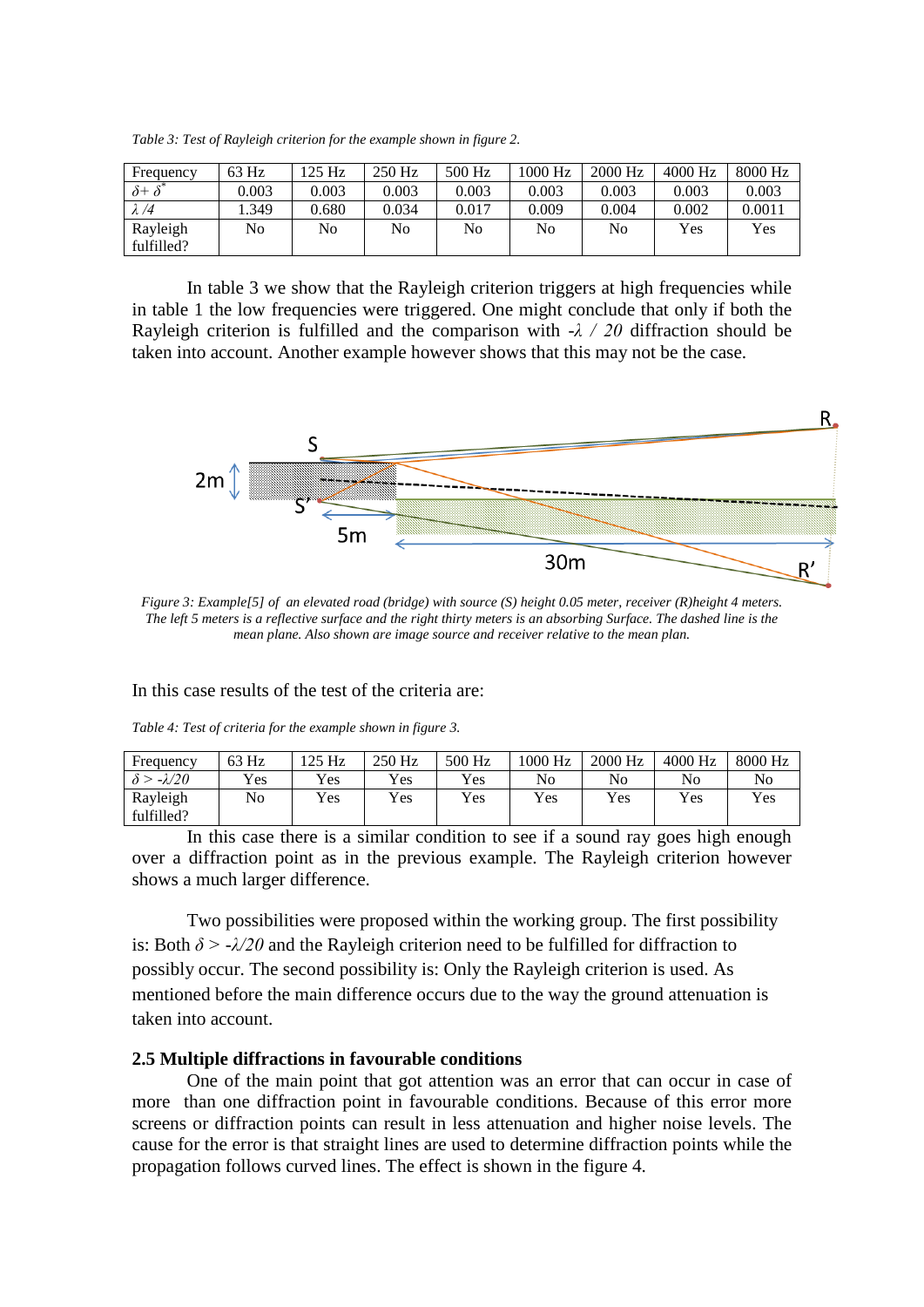

*Figure 4: Calculation of the path difference of the diffracted path and the direct path*

In figure 4 we show that with one diffraction point the direct path is shorter than the diffracted path, hence an attenuation is calculated. In the case where there is a second diffraction point the diffracted path is (much) shorter compared to the direct path, there is no attenuation. This problem could be fixed by either curving the ground and using straight lines to determine path length differences or to use curved rays to determining which diffraction points should be used. PE[6] calculations showed no clear preference so it was chosen to use the curved ray approach.

#### **2.6 Ground attenuation**

The ground attenuation method used in CNOSSOS-EU is completely different form the one used in ISO9613-2[7], especially at distances above 200 meters. An example is shown below. On the left are ground attenuations for CNOSSOS-EU in favourable conditions and ISO9613-2. On the right is the total ground attenuation for CNOSSOS-EU with 30% favourable and 70% homogeneous conditions and for ISO9613-2 with the meteorological correction included.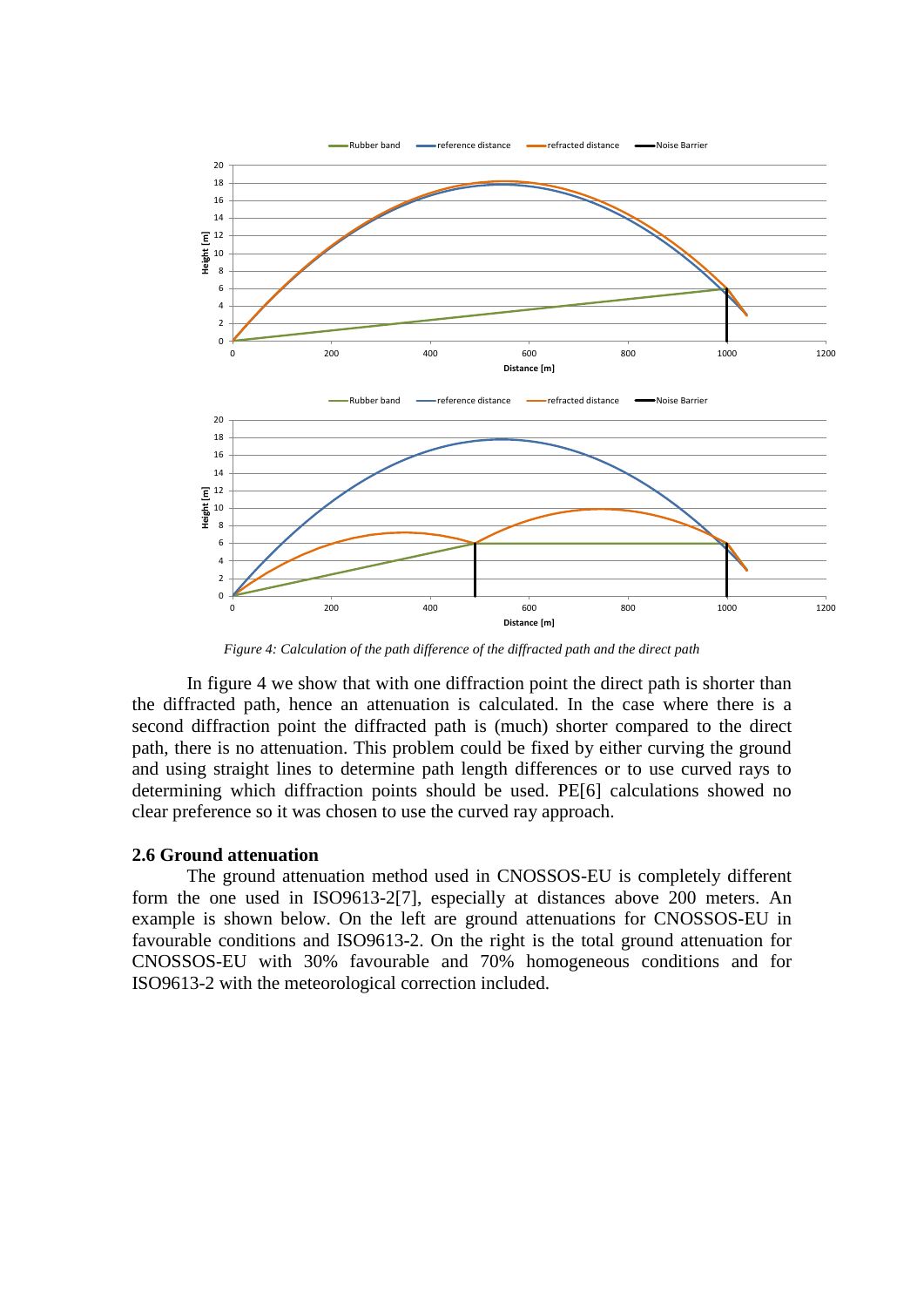

*Figure 5: Different ground attenuations for CNOSSOS-EU and ISO9613-2 considering absorbing ground, distance 200 meters, source height 0.5 meters and receiver height 4 meters*

Figure 5 shows with favourable conditions the ground attenuation of ISO is much higher compared to CNOSSOS-EU. If a mix of favourable and homogeneous conditions is taken into account the difference with the ISO method is still very high. Most notably at 250 and 500 Hz with differences of 13.4 and 9.7 dB respectively. A consequence is that, if the same source power is used the noise levels in CNOSSOS-EU will be much higher than one is used to using ISO9613-2. For railroad noise we calculated up to 5 dB higher noise levels and correspondingly larger contour levels.

A second point concerning the ground attenuation is that in CNOSSOS-EU source and receiver are not interchangeable. This is due to the fact that the ground type below the source is relevant until distances of 30 times the source+receiver height as illustrated by formula 2.5.14 from Annex II:

$$
\begin{cases}\nG_{path} \frac{d_p}{30(z_s + z_r)} + G_s \left(1 - \frac{d_p}{30(z_s + z_r)}\right) & \text{if } d_p \le 30(z_s + z_r) \\
G_{path} & \text{otherwise}\n\end{cases}
$$
\n(2)

Where  $G_{path}$  is the average ground value between source and receiver and  $G_s$  is the ground value at the source.

An example of the effect of interchanging source and receiver is shown below.



*Figure 6: Schematic view of two potential models.*

One can define 2 cases: First where  $P_1$  is the source and  $P_2$  the receiver, the second where  $P_2$  is the source and  $P_1$  the receiver. In the first case the ground